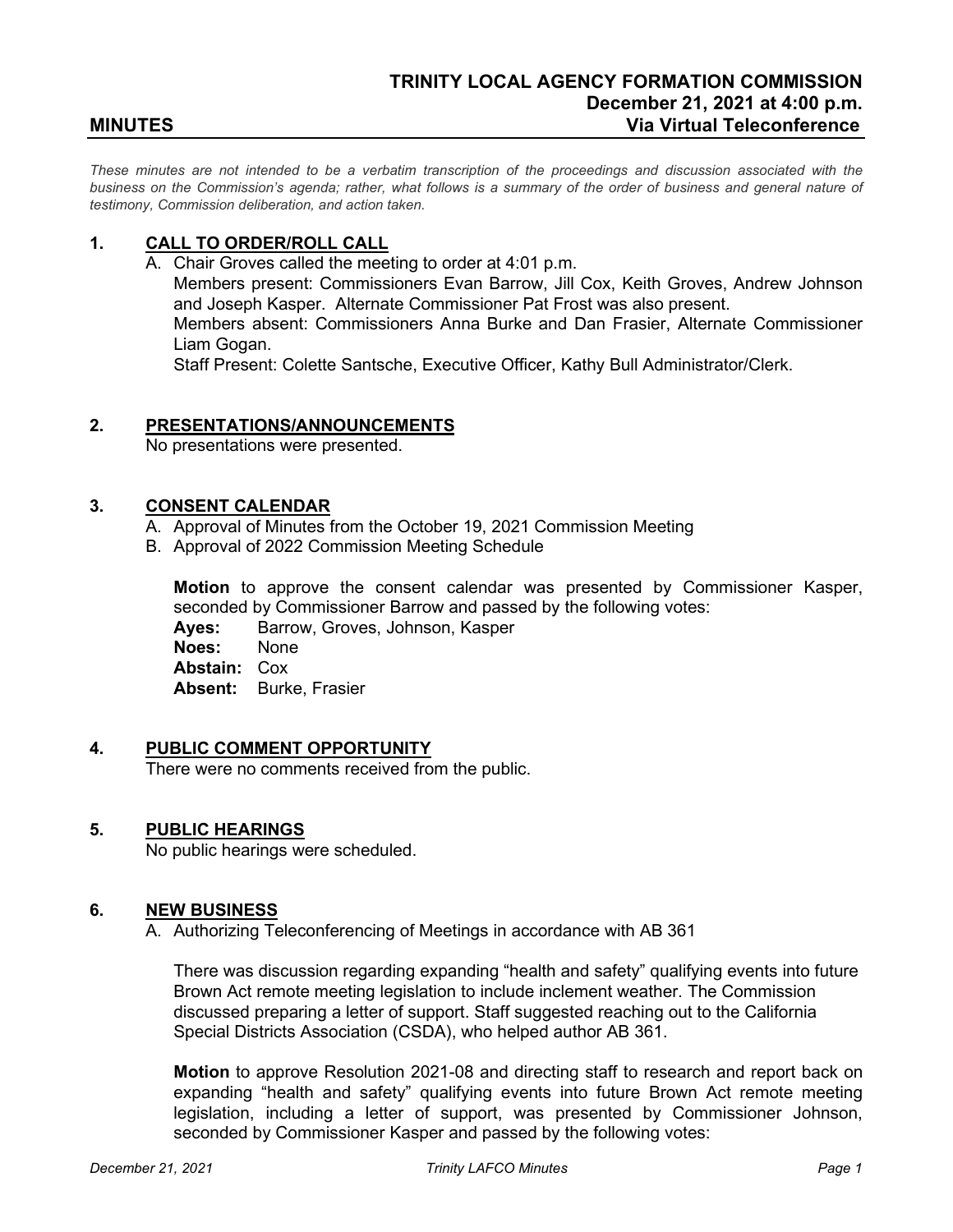**Ayes:** Barrow, Cox, Groves, Johnson, Kasper **Noes:** None **Abstain:** None **Absent:** Burke, Frasier

B. [Expiring Commission Terms in 2022](https://www.trinitylafco.org/wp-content/uploads/2021/12/12.21.2021.AGENDA.ITEM_.6.B-Expiring-Terms-Copy.pdf)

Ms. Santsche informed the Commission there are annual appointments scheduled at the January 4th Board of Supervisors meeting. Two expiring Commissioner terms for Special Districts include Commissioner Kasper and Alternate Commissioner Frost. Staff will begin the nomination process. Staff will post another notification for the vacant public member seat. This report was received and filed by the chair.

C. [Chair and Vice-Chair Selection](https://www.trinitylafco.org/wp-content/uploads/2021/12/12.21.2021.AGENDA.ITEM_.6.C-Chair-and-Vice-Chair-Copy.pdf)

**Motion** to nominate Anna Burke as Vice-Chair was presented by Commissioner Kasper, seconded by Commissioner Barrow and passed by the following votes:

**Ayes:** Barrow, Cox, Groves, Johnson, Kasper **Noes:** None **Abstain:** None **Absent:** Burke, Frasier

**Motion** to nominate Keith Groves Chair was presented by Commissioner Barrow, seconded by Commissioner Kasper and passed by the following votes:

**Ayes:** Barrow, Cox, Groves, Johnson, Kasper **Noes:** None **Abstain:** None **Absent:** Burke, Frasier

D. Workshop – [Ruth Lake CSD Draft MSR/SOI Update](https://www.trinitylafco.org/wp-content/uploads/2021/12/12.21.2021.AGENDA.ITEM_.6.D-DRAFT-Ruth-Lake-MSR-SOI-Update.pdf)

Ms. Santsche explained Ruth Lake CSD provides recreational services, campground and boat launching facilities, including small water systems, septic systems and solid waste disposal for the campground locations. The draft update was provided to the Commission for feedback. The Commissioner had questions regarding reducing or keeping the current sphere of influence. It was suggested to edit the explanation of the August Complex fire that had occurred.

# **7. OLD BUSINESS**

There was no new business to report.

## **8. EXECUTIVE OFFICER'S REPORT/CORRESPONDENCE**

There were no additional activities to report by the Executive Officer.

## **9. COMMISSIONERS' COMMENTS**

Commissioner Cox thanked Colette for her service that was provided. Commissioner Kasper expressed his gratitude to staff. Chair Groves thanked Colette and Kathy as well as other Commissioners.

Commission Burke was able to attend last couple minutes of the minute and was informed that she had been nominated for Vice-Chair.